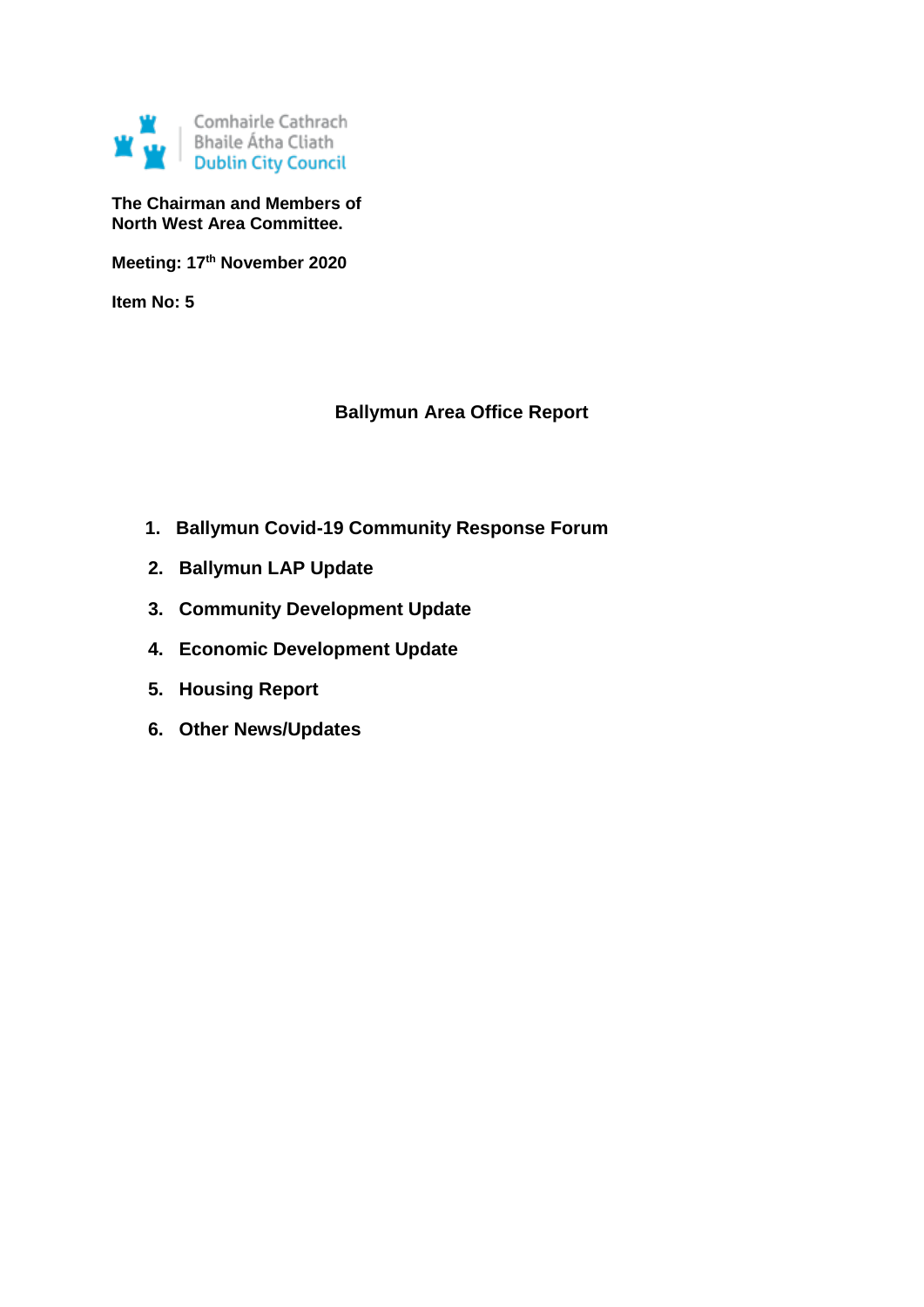## **Ballymun Covid-19 Community Response Forum**

The Covid-19 response team includes Liam Barry, Martina Kelly, and Ciaran Mahony with all three on a rota to respond to Covid-19 requests. The service is continuing but no requests have been received in Ballymun since the introduction of Level 5 restrictions were implemented. This is most likely due to the strong network of supports already in existence in Ballymun prior to Covid-19 and the fact that this network of support was reinforced during the original lockdown earlier in the year.

# **1. Ballymun LAP Update**

## Shopping Centre – Site 1

The heavy demolition of the structures is well under way and progressing well with completion on track for December. Barnmore will continue to liaise with DCC on the completion of the demolition and seeding of the site. The Ballymun Area Office, Development Department and the Structural Engineers continue to discuss the proposed reinstatement of the boundary.

# Lidl - Site 3

The new Lidl supermarket opened on the 22<sup>nd</sup> October. Feedback from the general public is that it is a very impressive store. The retail units at the development are now being advertised by Smith & Butler Estate Agents. The units range in size from 1334-2960 sq.ft. (124-275m2) with an expected rent of  $\epsilon$ 30 per sq. ft. ( $\epsilon$ 331.21 per sq. m) per year. **Daft ad:<https://www.daft.ie/53113341>**

The additional works including the boundary fence and new footpath will commence by mid November. The Area Office will continue to monitor traffic and parking issues on Balcurris Road. The Area Traffic Engineer has confirmed that the continuous white line and the stop line on Ballcurris Rd at the junction with Shangan Rd will be repainted. Plus the implementation of new Double Yellow Lines on the both sides of the road from the junction to the Lidl entrance.

### Vacant Units

The vacant unit at Santry Cross is currently being fitted out and will be occupied by Joseph McNally Solicitors.

There have been enquiries about other vacant units from gyms and craft businesses over the last couple of weeks, which will be followed up in due course.

DCC have agreed a deal with the HSE for units 3 & 4 Shangan Court who plan to open a day hospital. They are still at pre-planning stage and there are still some aspects to be agreed upon between DCC and the HSE before a planning application is submitted.

### Balbutcher Lane Junction Reconfiguration Scheme

Construction works are well progressed on the south side of the junction. Installation of new utilities is almost complete and work is continuing on the last sections of footpaths and landscaping works, including the planting of 18 new trees. There are significant resurfacing works required for the new carriageway and approach roads, so amended traffic management measures will be put in place to accommodate these works. The Contractor will aim to minimise disruption as much as possible and will notify local residents in advance. The roads will stay open to traffic at all times.

Hampton Wood Drive currently has an unfinished carriageway surface, therefore, it is proposed to install the final surface course along its full length as part of the Balbutcher Lane Scheme. There is significant local parking all along this road, which will need to be relocated temporarily for the surfacing works to be carried out. This work will be carried out over a few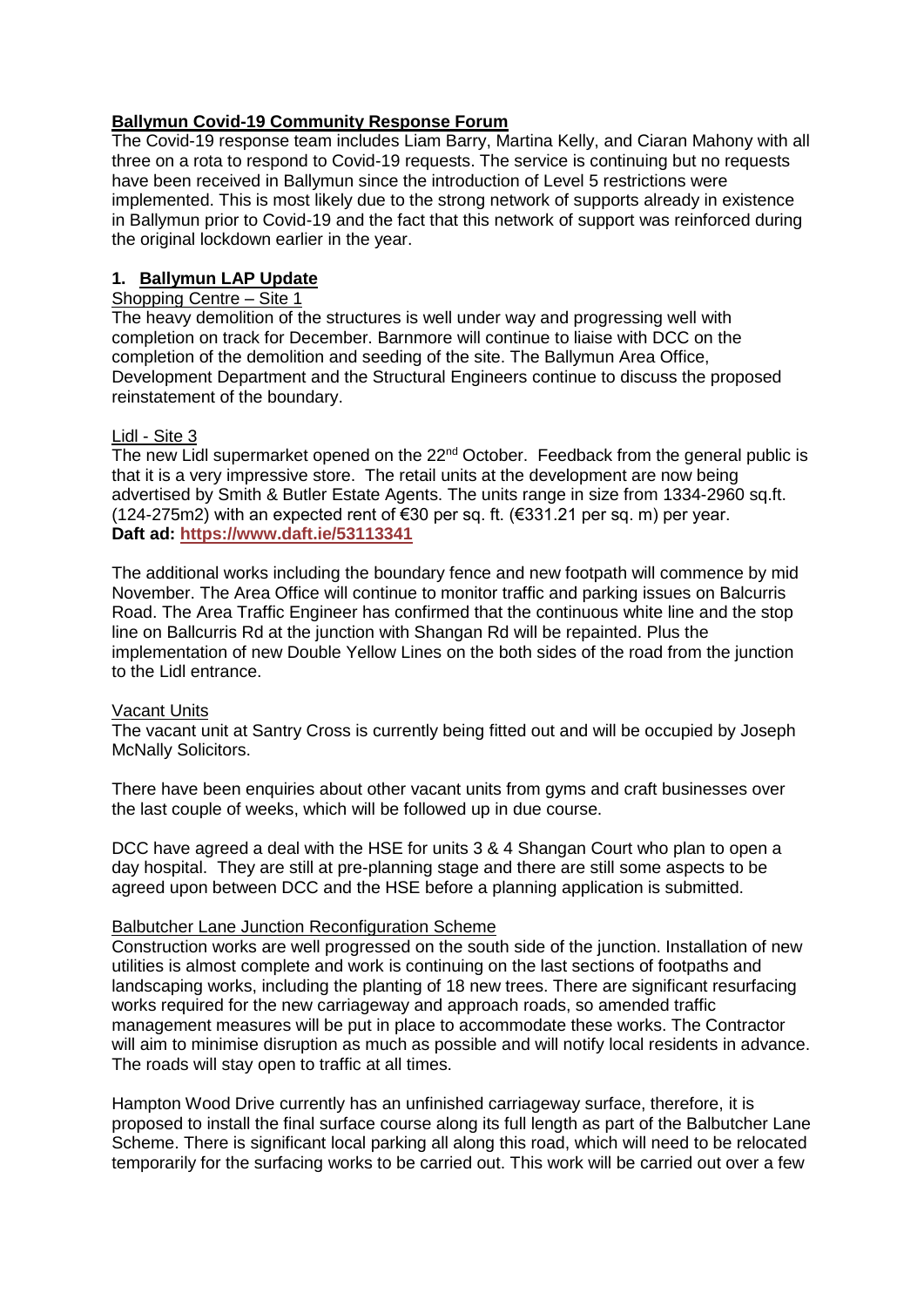stages and local residents will be notified in advance via leaflet drops and notifications to local residents groups. Each parking area should only be affected for 1 to 2 days.

It is anticipated that the new signalised junction will be fully opened up to traffic by the end of November, with minor snagging work continuing until the end of the year.

This will be the first fully Protected Junction to be rolled out in the city, where cyclists, pedestrians and motorists are separated as they move through the junction. Concrete 'protection' islands at the junction will protect the cyclists from traffic. Left turning cars must yield to cyclists that wish to travel straight through the junction. DCC will be launching an educational campaign on how these Protected Junctions work in advance of opening the junction fully to traffic. Information on this campaign will be circulated prior to public release.



Left turning cars must yield to cyclists

#### Sillogue Infrastructure Scheme



Contract documents have been signed and all insurances are now in place for the construction works. The Contractor is working to identify a suitable location for a site compound. Pest control measures will be implemented prior to commencement of the construction works and it is expected that some tree felling will also be carried out before Christmas.

The Contractor will carry out minor site investigation works and meet with the various statutory utility providers to confirm the location of the existing utilities and to confirm work methodologies. Notification letters will be distributed to residents in advance of the scheme with contact details for the Project Liaison Officer.

### **3. Community and Social Development Update**

The 2020 Community and Social Development Grant Scheme applications are currently being processed and groups should receive their funding over the coming weeks. A second round of LCDC Community Enhancement Funding was recently announced and the Community team are currently assisting local groups and organisations with queries about same.

### Environmental Issues

The Community Development team worked alongside the Public Domain team on the following initiatives: Ballymun Tidy Towns Meetings, Better Ballymun and the distribution of winter bulbs for planting. Over 50 local groups recently received winter bulbs.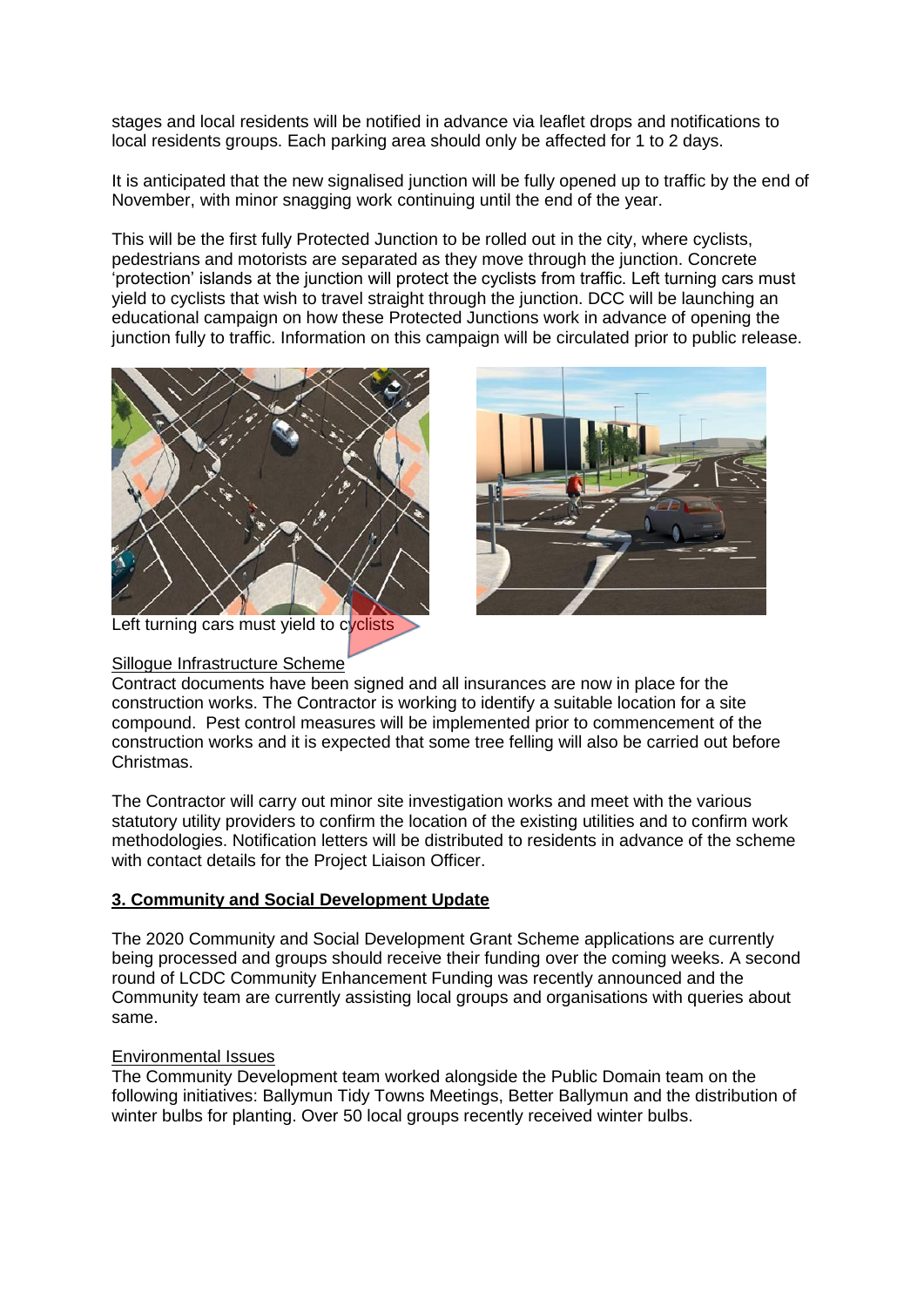#### Ballymun Men's Shed

Community Team members attended meetings in relation to enhancing the studio in Poppintree Community Centre to make it suitable for the group. It is envisaged that these works will commence before Christmas.

#### Sports and Wellbeing

Community Team members are attending meetings in relation to a number of Sports and Wellbeing initiatives for the coming year including a Ballymun Sports and Wellbeing Festival.

### **Otherworld 2020**

**Ballymun Online Halloween Festival Otherworld 2020 –** The Community and Social Development Team in conjunction with Axis programmed an online Festival, which ran from noon to 10pm on 31st October. Events included: Ballymun Says Boo, Spooky Storytelling, The Tell Tale Heart Theatre Production, Fancy Dress Competition, Otherworld Kids Kitchen Disco, Ballymun's Got Deadly Talent Final, Spooky Gardens Competition Final, Virtual Haunted Trail, Ballymun Lights Up and the Creative Minds Music Event.

The online festival was a great success with residents engaging throughout the day and sending in messages and pictures directly to our on-line platforms. We can estimate that approximately 4,800 viewers (households) watched the online Halloween Events live and many more watched after the day. This figure is increased significantly if we take account of the boosted figures





Ballymuns Got Deadly Talent contest commenced in the weeks up to Halloween which encouraged local young people to send in videos of their creative performances. A fantastic range of talents was displyed through the online competition with the winner announced at 6pm on Halloween Night. The winner was an extremely talented local ballet dancer who choreographed an spooky dance which was performed to an eerie soundtrack and backdrop. The final reached 2.4K views on the night

Ballymun Lights Up Project **-** 1,300 art packs were delivered to schools and youth projects along with an instructional online video setting out how to decorate your windows for Halloween. On Halloween Night at 7pm, individuals were encouraged to shine a lamp/light through their window, make Ballymun light up and share their pictures online. This was a good symbol of the surviving light and collaborative community spirit that has been so evident over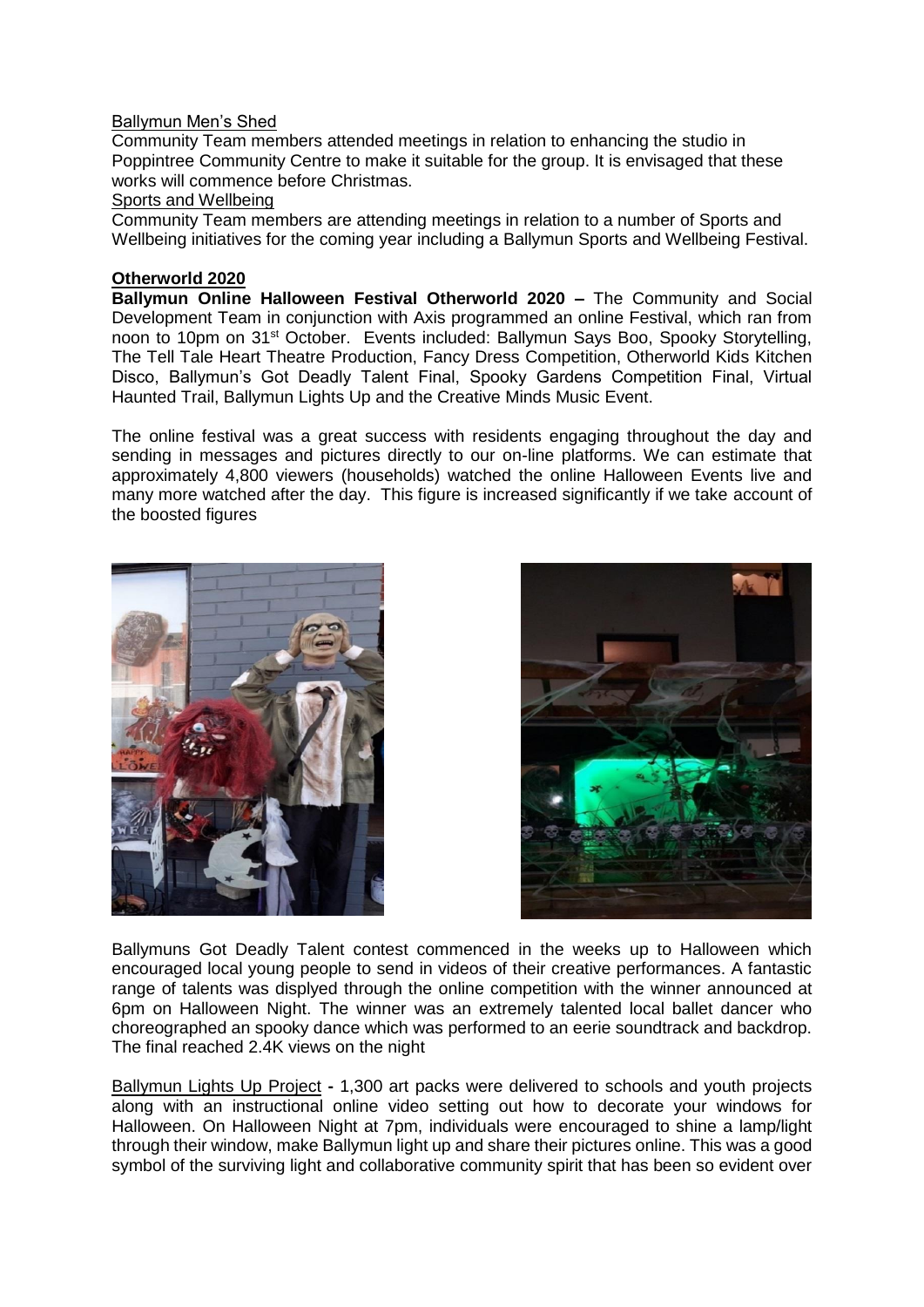the last number of months. BRYR did an amazing job at lighting up their building and produced a short video which was shared on-line for all to see the efforts of the children involved.

Ballymun Spooky Garden Competition **-** The Community team collaborated with Ballymun Tidy Towns to engage local environmental groups and local businesses and encourage them to decorate their garden, street and shopfronts. Sharon Harvey, local landscaper for the occasion, created an instructional video. The competition was successful and the winners were announced online on Halloween night. Ballymun Tidy Towns had 3,510 views on their posts related to the competition.

Local Spooky Trail **-** Students of Trinity Comprehensive have developed a spooky trail in Ballymun. They have written and recorded spooky stories that aired online on Halloween night. We envisage that signs will also be placed around the area with the stories displayed on them, and the trail will be further developed when restrictions ease at some stage in the future.

#### **The figures below represent hits when you go into the videos of each Facebook page per activity;**

Tell Tale heart; 8K views, when boosted (shared by FB) got 16.1K Otherworld Creative Minds; 5.5K views, when boosted got 12.8k Story telling: 3.4K, when boosted got 9.2 Otherworld Mun Tv: 1049 views Ballymuns got Talent: 2.5K views Ballymun fancy dress; 1.3k Kitchen disco: 650 views Threads rockin horror; 421 views Tumor Tuner: 410views Ballymun Lights Up; 294 views on night but the post 12K over few days (from boosted post)

Virtual haunted trail; 157 views

### **4. Economic Development Update**

### BRL Update

The Economic Development Officer is continuing to work on the cases with Bennetts Construction and Glenman Construction.

Stimulating Economic Activity



B4b hosted a virtual networking event during October and were delighted to welcome Andrew Webb, Grant Thornton who presented the Dublin Economic Monitor. B4b are now working on a **'shop local'** campaign in the run up to the Christmas period, which the Economic Development Officer will support

### BEST Programme – 'Hair Together'

The first Hair Together Programme has been completed, and there is a lot of interest to run another one. They were unable to hold their awards ceremony but did feature on the RTE 6 o'clock news and their website: [https://www.rte.ie/news/2020/1020/1172813-hair-together](https://www.rte.ie/news/2020/1020/1172813-hair-together-project-for-dublin-teens-is-a-cut-above/)[project-for-dublin-teens-is-a-cut-above/](https://www.rte.ie/news/2020/1020/1172813-hair-together-project-for-dublin-teens-is-a-cut-above/) The Area Office contributed €8k to run the pilot.

The Economic Development Officer shared information with **'Hair Together'** about the LCDC Community Enhancement Programme [https://www.dublincity.ie/residential/improving](https://www.dublincity.ie/residential/improving-my-community/local-community-development-committee-lcdc)[my-community/local-community-development-committee-lcdc](https://www.dublincity.ie/residential/improving-my-community/local-community-development-committee-lcdc)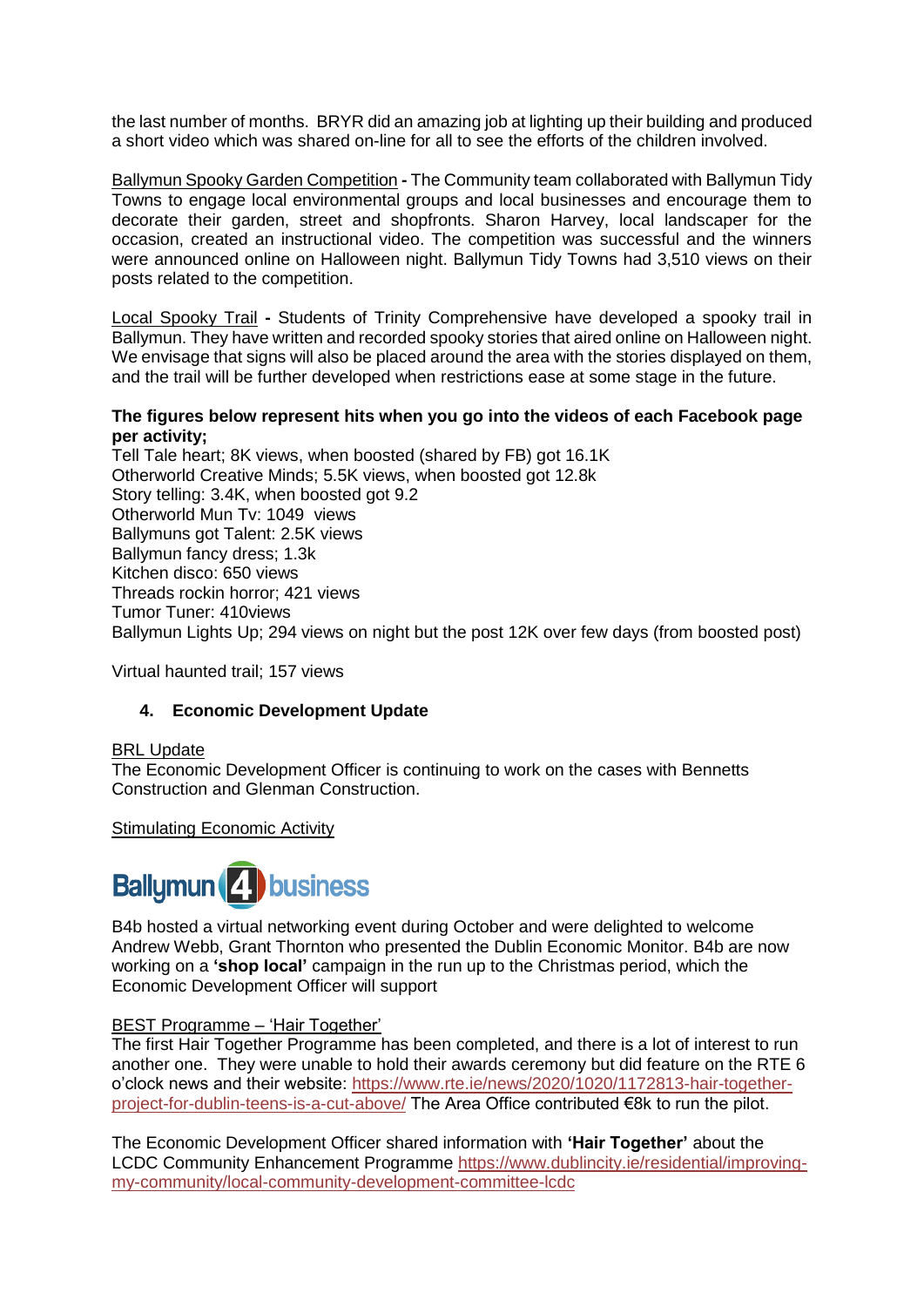# Shop Front Enhancement Scheme

This scheme is still in development; however, the plan is to run it along the same lines as the South Central Scheme, offering up to 50% of improvement costs to a maximum of €3,000. While interest is understandably a little tepid at the moment not all businesses have been contacted yet. Some have indicated that they may be in a better position to consider an upgrade in the New Year. Quite often, it just takes one project to kick-start interest among businesses when they see the results.

# Northwest Area Business Support Scheme (working title)

The Economic Development Officer is still working on the design of this scheme. At the moment, we are contacting a sample of businesses from a wide-range of sectors in Ballymun and Finglas to get their views on such a scheme, which will help inform our objectives. The feedback from the business support agencies such as LEO and Enterprise Ireland is that there are a number of businesses that do not engage with their supports who may welcome this support.



**CoderDojo** CoderDojo Ballymun started back on 31<sup>st</sup> October doing their classes on Zoom. There was a very good turnout and it worked very

well.

### Other economic news

There was a piece in the Sunday Times recently about Metro Hotel's plans to expand (paywall article): [Metro plans to raise the roof](https://www.thetimes.co.uk/article/plan-to-raise-roof-of-metro-hotel-in-ballymun-following-revamp-after-fire-zqkqwvqpm)

# **5. Housing Report (Jan – Oct 2020)**

#### Estate Management

| No of Anti-Social complaints per 1997 act Drug related       | 18       |
|--------------------------------------------------------------|----------|
| No of Anti-Social complaints per 1997 act (Not Drug Related) | 46       |
| No of other Complaints                                       | 0        |
| <b>Total Complaints</b>                                      | 64       |
| No of Anti-Social Interviews per 1997 act                    | 12       |
| No of Other Interviews                                       | 11       |
| <b>Total Interviews</b>                                      | 23       |
| No Requests for mediation                                    | $\Omega$ |
| No of Complaints referred to central unit for Action         | 0        |
| No of Section 20 Evictions                                   | ∩        |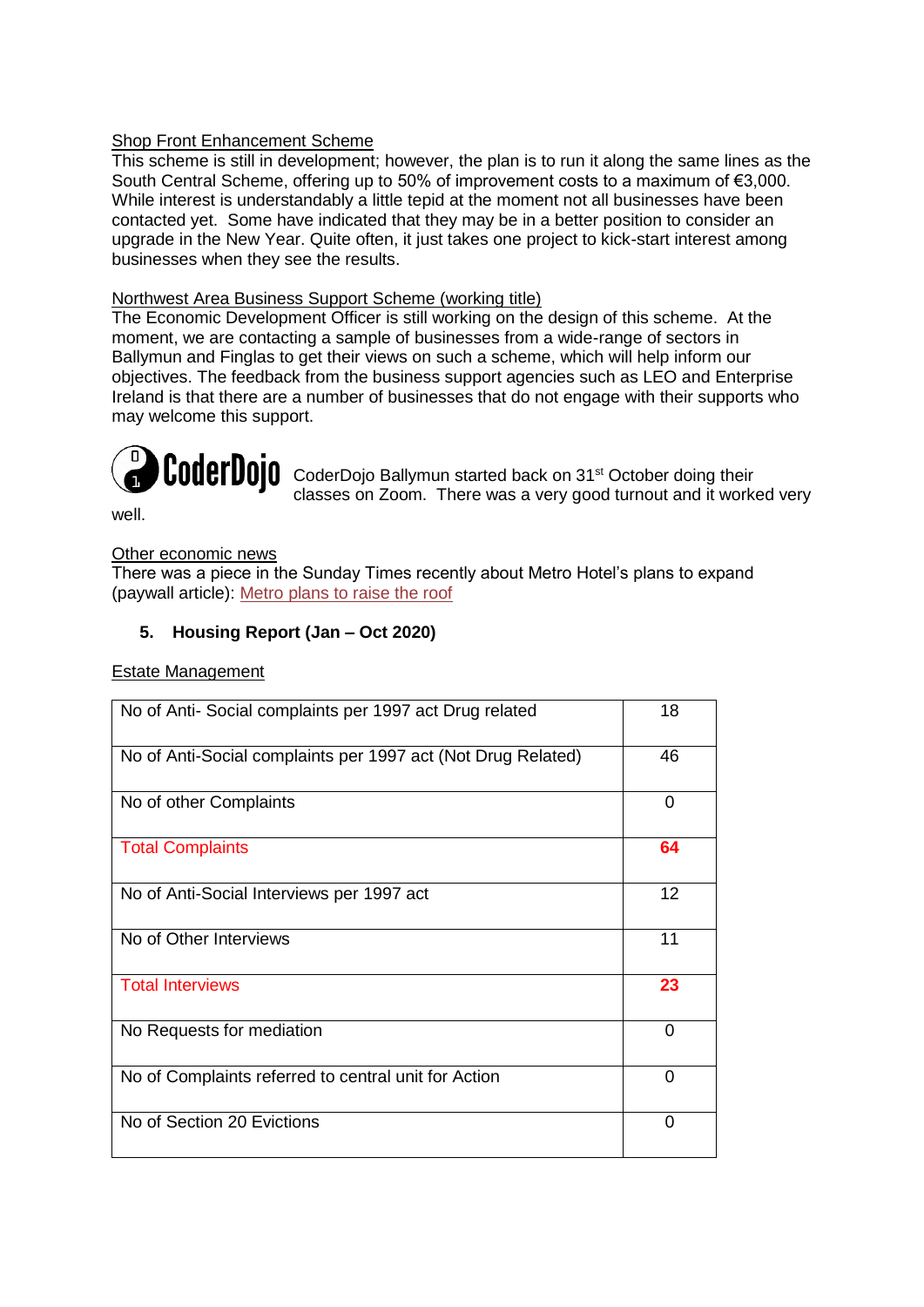| No of excluding Orders applied for by Tenant              |  |
|-----------------------------------------------------------|--|
| No of Excluding orders applied for by DCC                 |  |
| No of surrender of Tenancies due to Anti-Social Behaviour |  |
| No of Tenancy Warnings sent to Central Unit               |  |
| No of Court Orders Granted                                |  |
| No of Appeals / Judicial Reviews Challenges               |  |
| No of Warrants executed (Evictions)                       |  |

# **Ballymun Lettings**

| <b>Allocation Category</b> | <b>Housing List</b> | <b>Transfer List</b> | <b>Older Persons</b> |
|----------------------------|---------------------|----------------------|----------------------|
|                            | 2020                | 2020                 | 2020                 |
| <b>Bands 2 &amp; 3</b>     | 13                  | 1                    |                      |
| Medical                    |                     |                      | 1                    |
| Welfare                    |                     | $\mathbf{1}$         |                      |
| Homeless                   | 14                  |                      | $\overline{2}$       |
| <b>Travellers</b>          | $\overline{2}$      |                      |                      |
| <b>Transfer HAP</b>        |                     |                      |                      |
| De-tenanting               |                     |                      |                      |
| Estate Management          |                     | 6                    | $\mathbf 1$          |
| Maintenance                |                     | $\mathbf{1}$         |                      |
| <b>Surrendering Larger</b> |                     | $\overline{4}$       |                      |
| Unable to afford           |                     |                      |                      |
| Succession                 | 14                  |                      |                      |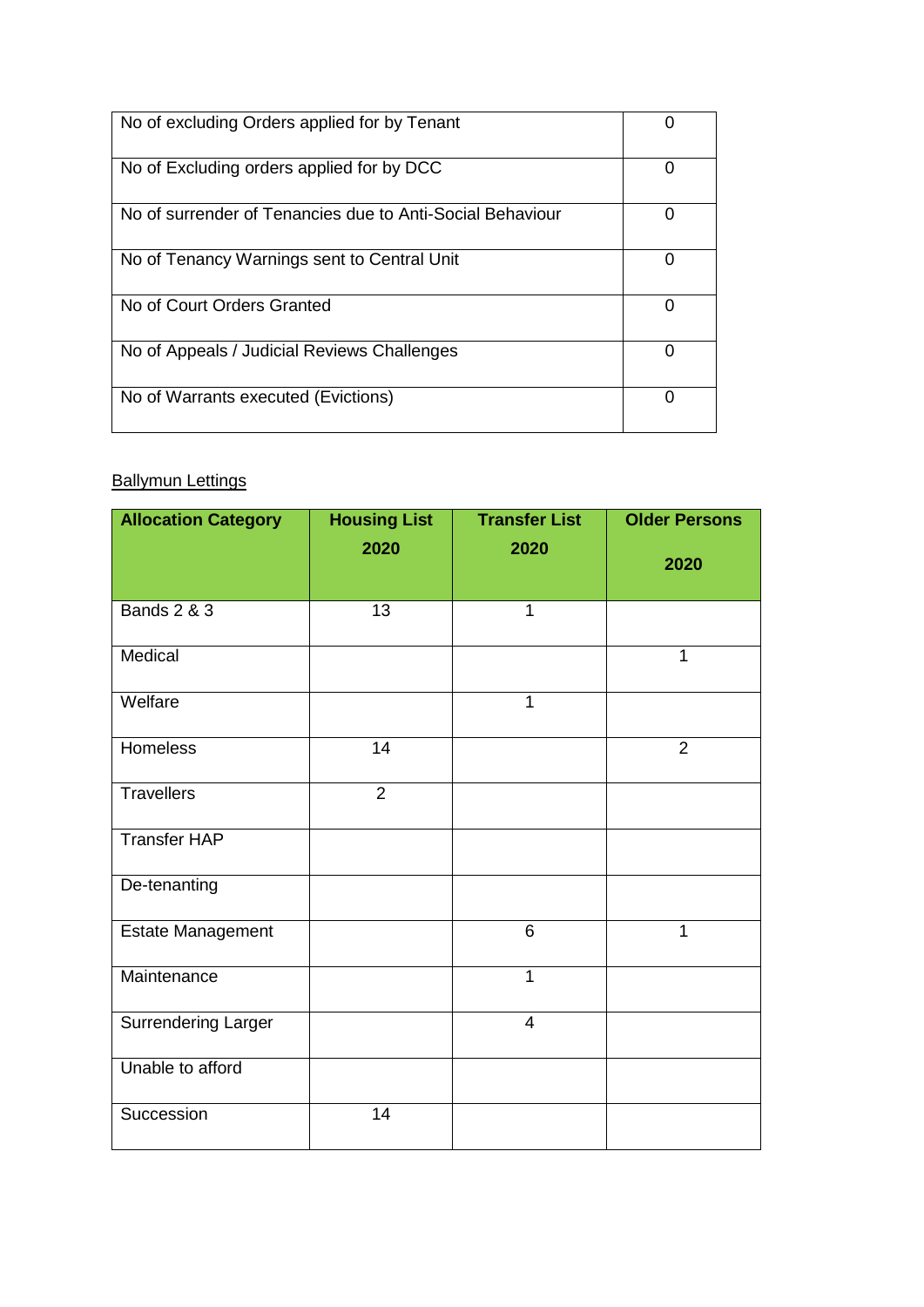| ™otal | . |  |
|-------|---|--|
|       |   |  |

Ballymun Voids

| <b>Address</b>             | <b>Type</b><br><b>Date of Vacancy</b> |            | <b>Status</b>       |
|----------------------------|---------------------------------------|------------|---------------------|
|                            |                                       |            |                     |
| Ard Na Meala               | 3 Bed House                           | 20/08/2020 | <b>Under Repair</b> |
| <b>Balcurris Gardens</b>   | 3 Bed House                           | 09/09/2020 | <b>Under Repair</b> |
| <b>Belclare Green</b>      | 3 Bed House                           | 10/01/2020 | <b>Under Repair</b> |
| <b>Carton Drive</b>        | 1 Bed Apt                             | 17/05/2020 | <b>Under Repair</b> |
| <b>Carton Drive</b>        | 3 Bed Apt                             | 12/07/2020 | <b>Under Repair</b> |
| <b>Carton Road</b>         | 3 Bed House                           | 20/07/2020 | <b>Under Repair</b> |
| <b>Coultry Green</b>       | 2 Bed Apt                             | 20/11/2019 | <b>Under Offer</b>  |
| <b>Coultry Terrace</b>     | 1 Bed Apt                             | 28/06/2020 | <b>Under Offer</b>  |
| Cranogue Terrace           | 3 Bed House                           | 26/07/2020 | <b>Under Repair</b> |
| Dolmen Way                 | 1 Bed Apt                             | 09/10/2020 | <b>Under Repair</b> |
| <b>Gallaun Road</b>        | 2 Bed House                           | 08/06/2020 | <b>Under Repair</b> |
| Gateway Avenue             | 2 Bed Apt                             | 21/06/2020 | <b>Under Repair</b> |
| <b>Gateway View</b>        | 2 Bed Apt                             | 23/09/2020 | <b>Under Repair</b> |
| <b>Marewood Crescent</b>   | 2 Bed Apt                             | 24/05/2020 | <b>Under Repair</b> |
| <b>Poppintree Crescent</b> | 2 Bed Apt                             | 23/08/2020 | <b>Under Repair</b> |
| Shangan Crescent           | 2 Bed Apt                             | 23/11/2019 | <b>Under Repair</b> |
| Silloge Green              | 2 Bed Apt                             | 29/03/2020 | <b>Under Offer</b>  |
| Silloge Park               | 1 Bed Apt                             | 09/02/2020 | <b>Under Offer</b>  |
| Silloge Park               | 1 Bed Apt                             | 21/06/2020 | <b>Under Offer</b>  |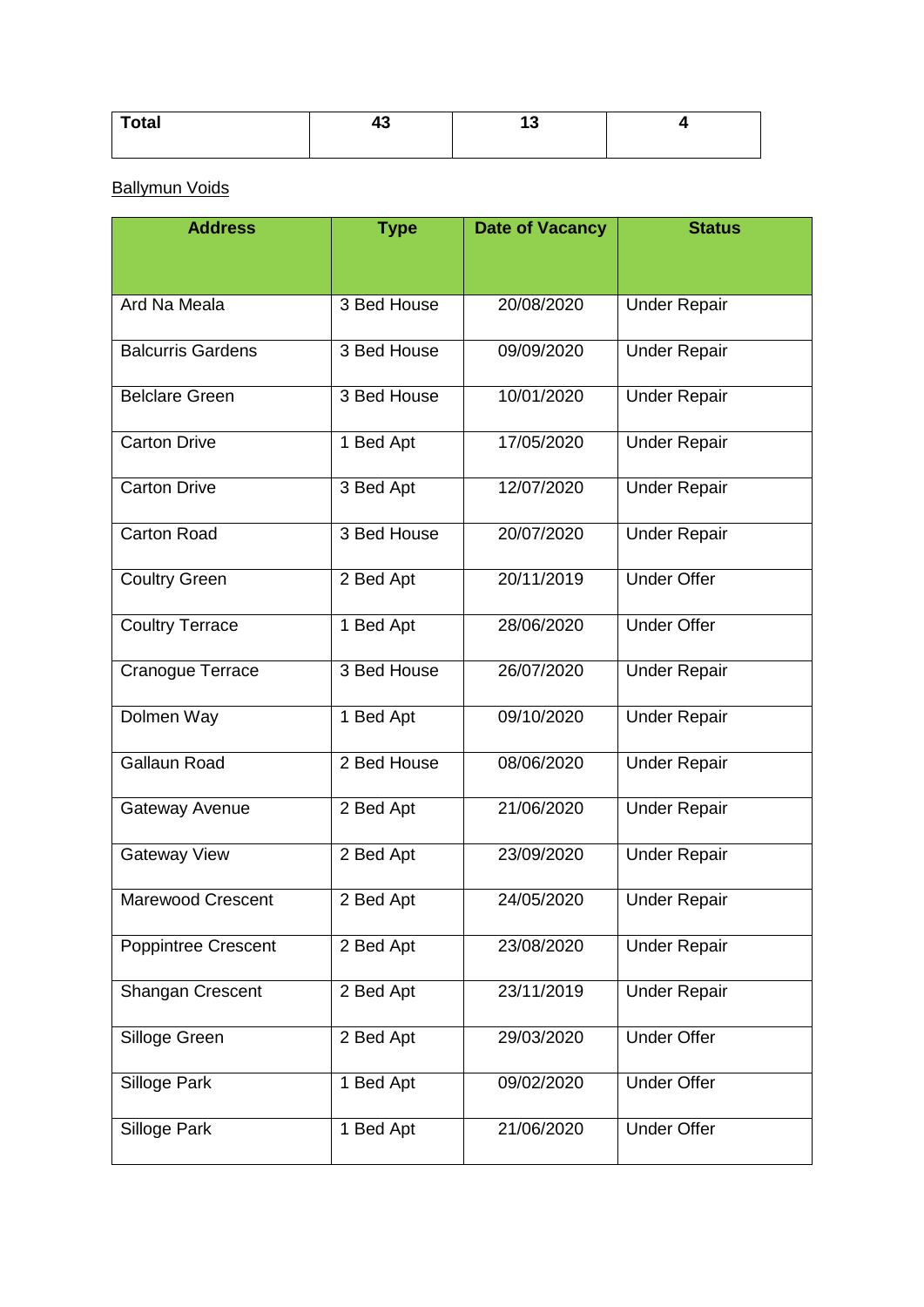| The Plaza Apartment    | 1 Bed Apt   | 16/12/2019 | <b>Under Offer</b>  |
|------------------------|-------------|------------|---------------------|
| <b>Whiteacre Court</b> | 2 Bed Apt   | 01/03/2020 | <b>Under Offer</b>  |
| <b>Whiteacre Place</b> | 3 Bed House | 17/06/2020 | <b>Under Repair</b> |
| Woodhazel Way          | 2 Bed Apt   | 01/03/2020 | <b>Under Repair</b> |

# Older Persons Unit

| <b>Address</b>           | <b>Type</b>   | Date of<br><b>Vacancy</b> | <b>Status</b>       |
|--------------------------|---------------|---------------------------|---------------------|
| Ard Na Meala             | 1 Bed         | 10/05/2020                | <b>Under Offer</b>  |
| <b>Burren Court</b>      | 1 Bed         | 10/05/2020                | <b>Under Repair</b> |
| <b>Sandyhill Gardens</b> | 1 Bed         | 30/09/2018                | <b>Under Offer</b>  |
| Sandyhill Gardens        | 1 Bedsit      | 17/06/2020                | <b>Under Repair</b> |
| Sandyhill Gardens        | 1 Bed         | 21/07/2020                | <b>Under Repair</b> |
| Sandyhill Gardens        | 1 Bed         | 26/07/2020                | <b>Under Repair</b> |
| <b>Sandyhill Gardens</b> | 1 Bed         | 07/06/2020                | <b>Under Repair</b> |
| Sandyhill Gardens        | <b>Bedsit</b> | 12/07/2020                | <b>Under Repair</b> |

# Rent Assessment

|                              | 496                               |  |  |
|------------------------------|-----------------------------------|--|--|
| <b>Assessments</b>           |                                   |  |  |
|                              | 4                                 |  |  |
| <b>Permissions To Reside</b> |                                   |  |  |
|                              | 12                                |  |  |
| <b>Refunds</b>               |                                   |  |  |
|                              | 7                                 |  |  |
| <b>Opening of Accounts</b>   | (including 0 sole/ 0 successions) |  |  |
|                              |                                   |  |  |
| <b>Closing of Accounts</b>   | (including 6 sole/ 0 successions) |  |  |
|                              |                                   |  |  |
| <b>Front Counter Calls</b>   | Closed                            |  |  |
| <b>Window Replacements</b>   | 4                                 |  |  |
|                              |                                   |  |  |